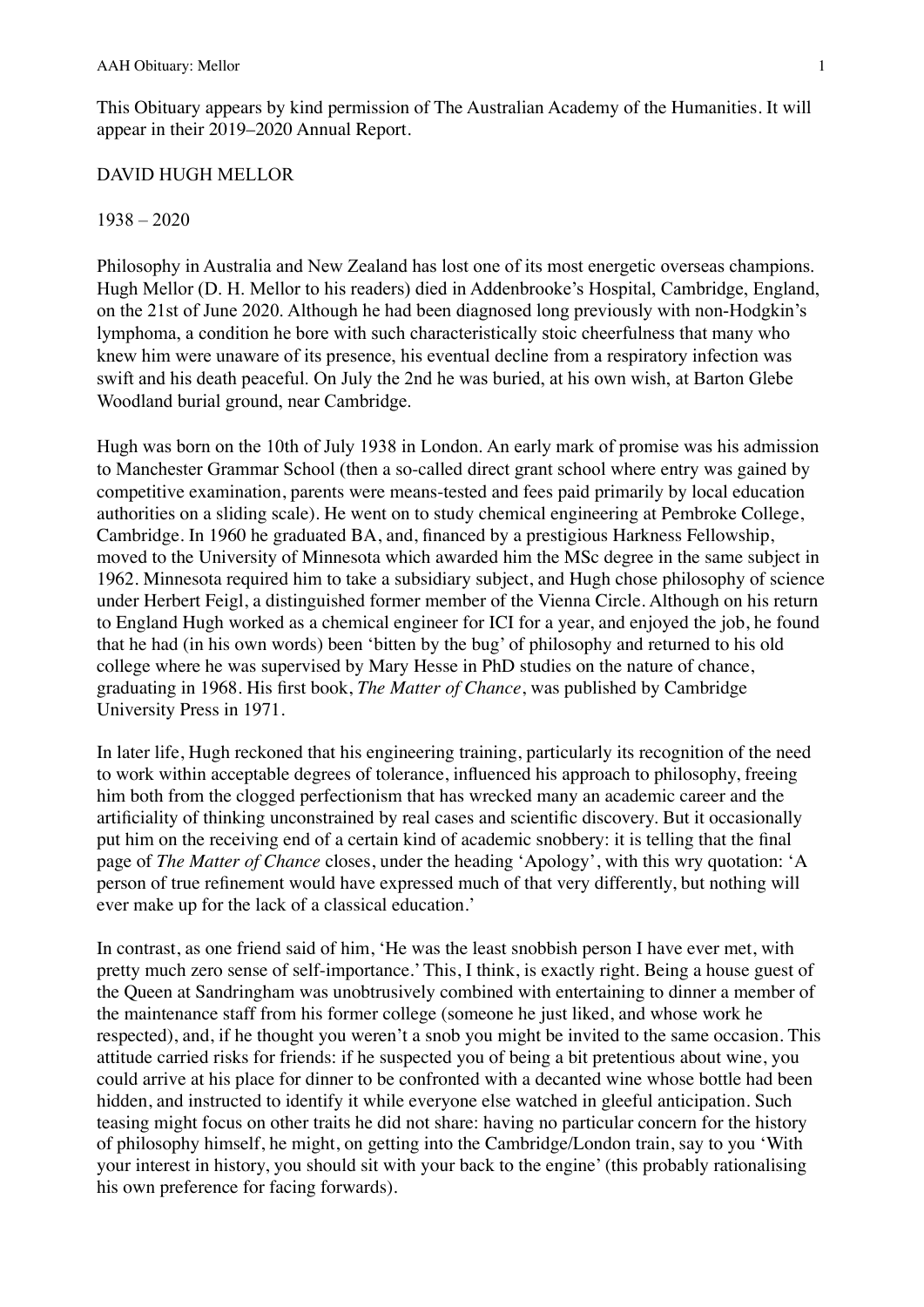If he *had* been self-important, he would have had much justification on his publications alone. *The Matter of Chance* was a bold book, rejecting all the standard accounts of statistical probability (frequency theories, degree-of-belief theories etc.) in favour of one in terms of objective dispositional properties that allowed a clear place for singular causation. *Real Time* (Cambridge University Press 1981) became standard material for advanced courses and graduate seminars across the world: one commentator said 'it dominated the philosophy of time for fifteen years', going on to remark that its heavily modified successor *Real Time II* (Routledge 1998), which also became a standard text, 'will do the same for the next twenty years'. *The Facts of Causation* (Routledge 1995), another bold book, not only challenged the standard and plausible Humean view that causation is a relation between events by arguing that the primary causal relata are facts but also argued that causality is not a real relation at all. One who finds this latter view extreme should recall that absences can be causes and effects. *Probability: A Philosophical Introduction* (Routledge 2005) is far more than the textbook suggested by the title: it has much interest in its own right as well as being, as one reviewer pointed out, 'ideal for professional philosophers and graduate students who wish to find out what might be philosophically interesting about probability', the argument being 'perhaps too dense for the book to be used, unsupplemented, as a textbook in most undergraduate classes'. The same reviewer also said of the book that '[its] writing is very clear, and a model of concision'. This puzzling combination of judgements, 'too dense and very clear', appears in one or other guise in reviews of his other books, which have noted that their crisp prose style sometimes resulted in over-compression of the reasoning. As well as these books, all of them models of systematic organisation, there were two large collections of exemplary essays, *Matters of Metaphysics* (Cambridge University Press 1991) and *Mind, Meaning and Reality* (Oxford University Press 2012).

But his distinction cannot be captured merely by listing his publications, even if his radio broadcasts are added. He was appointed Professor of Philosophy in Cambridge in 1986 (retiring as Emeritus in 1999), and was awarded the Cambridge higher doctorate of Sc.D. in 1990, going on to collect an honorary doctorate from the University of Lund in 1997. (Courteously, he delivered part of his 1997 acceptance speech, including a modest joke, in Swedish — a language he did not know —, making the joke funnier to his surprised audience by unwittingly delivering it in a strong Polish accent.) He was elected a Fellow of the British Academy in 1983 (resigning in 2008), served as President of the British Society for the Philosophy of Science from 1985 to 1987 and of The Aristotelian Society (1992–3), as well as Chairman of the Analysis Trust from 2000 to 2008. He was elected an Honorary Fellow of the Australian Academy of the Humanities in 2003. He held, successively, two Cambridge college fellowships, resigning from Pembroke in 1970 and from Darwin in 2005. Hugh's various resignations were usually on matters which he considered issues of principle, on which he would fight tenaciously. This tenacity brought him international notoriety when he took a prominent role in the opposition to Cambridge's award of an honorary degree to Jacques Derrida. He was serious about this, but not self-righteous: when an interviewer put to him that he was 'struggling to defend Enlightenment values against a rising tide of unreason', Hugh responded, 'No, no. It's not a rising tide of unreason; it's just been a bad year for bullshit in Cambridge.'

His opposition to the honouring of Derrida reflected firm convictions, in particular that objective truth is attainable in philosophy and that philosophers should eschew wilful obscurity and aim to argue for and speak that truth, as clearly and convincingly as possible. He expected that of himself, and of others, and greatly admired philosophers in whom he found these traits, in particular Frank Ramsey (1903–1930) and his great friend David Lewis FAHA (1941–2001). At Cambridge's famous Moral Sciences Club — a venue already intimidating enough for anyone aware of its illustrious history and strong personalities — he could accordingly be a formidable